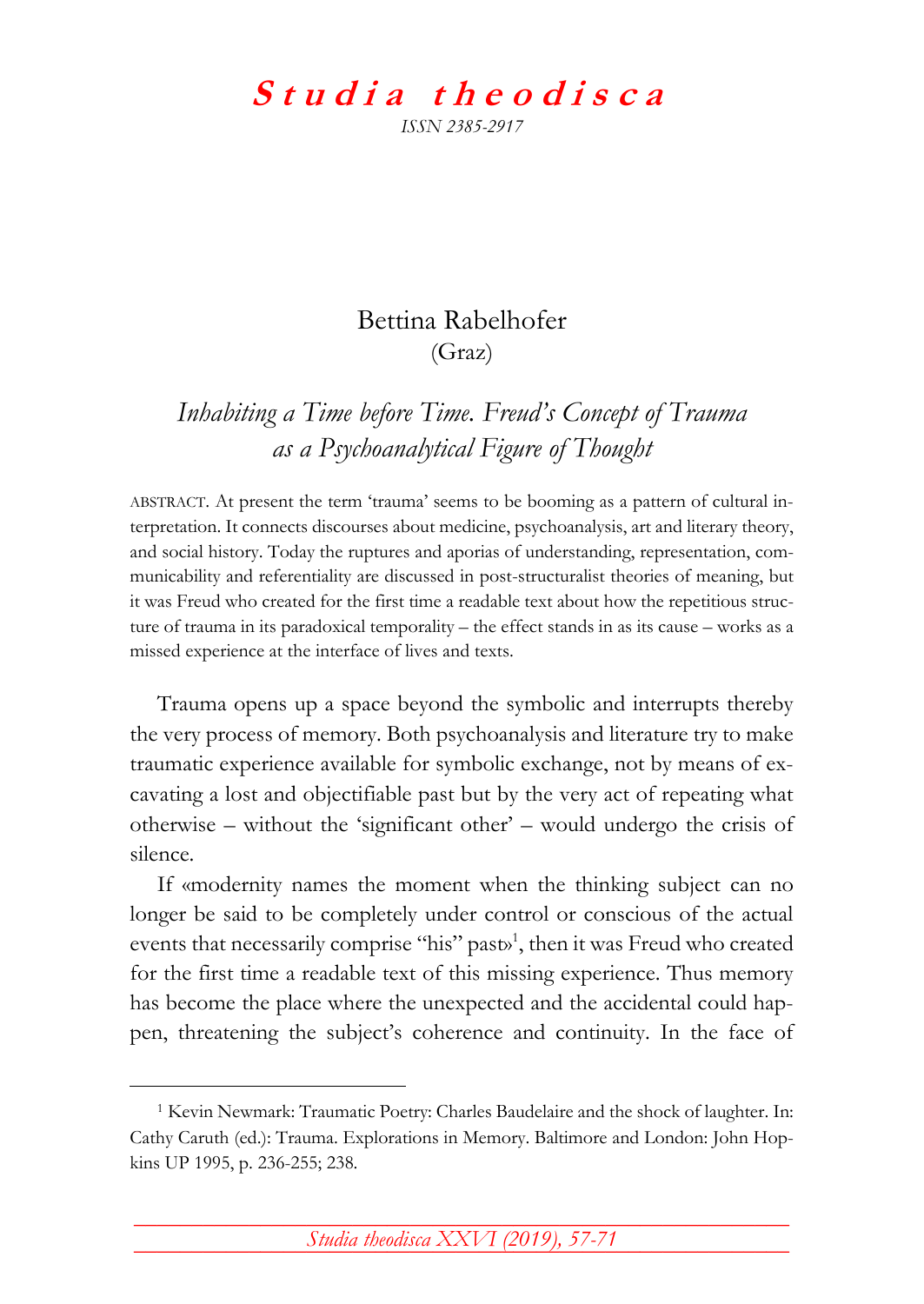World War I Freud was startled by the dreams of the war veterans. The dream images were not symbolic; rather they repeated mimetically the battlefield traumas:

Now dreams occurring in traumatic neuroses have the characteristic of repeatedly bringing the patient back to the situation of his accident, a situation from which he wakes up in another fright. This astonishes people far too little.<sup>2</sup>

The literal return of these traumatic dreams could no longer be understood as "wish fulfilment" and seemed to lack any unconscious meaning:

[...] it is impossible to classify as wish-fulfilments the dreams we have been discussing which occur in traumatic neuroses, or the dreams during psychoanalyses which bring to memory the psychical traumas of childhood. They arise, rather, in obedience to the compulsion to repeat, though it is true that in analysis that compulsion is supported by the wish (which is encouraged by "suggestion") to conjure up what has been forgotten and repressed. Thus it would seem that the function of dreams, which consists in setting aside any motives that might interrupt sleep, by fulfilling the wishes of the disturbing impulses, is not their *original* function. If there is a "beyond the pleasure principle", it is only consistent to grant that there was also a time before the purpose of dreams was the fulfilment of wishes.<sup>3</sup>

In *Beyond the Pleasure Principle* Freud introduces trauma through the notion of a nightmare. The dream reproduces the catastrophe and the shock experience stands for the dissociation of memory from consciousness; the actual event is separated from its understanding. The traumatized individual is possessed by the event and does not gain any control over it. He cannot possess his history. At the core of the nightmares there is a collapse of

<sup>2</sup> Sigmund Freud: Beyond the Pleasure Principle. In: The Standard Edition of the Complete Works of Sigmund Freud. Volume XVIII (1920-1922): Beyond the Pleasure Principle, Group Psychology and Other Works. Translated from the German under the General Editorship of James Strachey. In Collaboration with Anna Freud. Assisted by Alix Strachey and Alan Tyson. London: The Hogarth Press and the Institute of Psychoanalysis 2001, pp. 7-64; 13.

<sup>3</sup> Freud, Beyond the Pleasure Principle, p. 32f. [Freud's emphasis].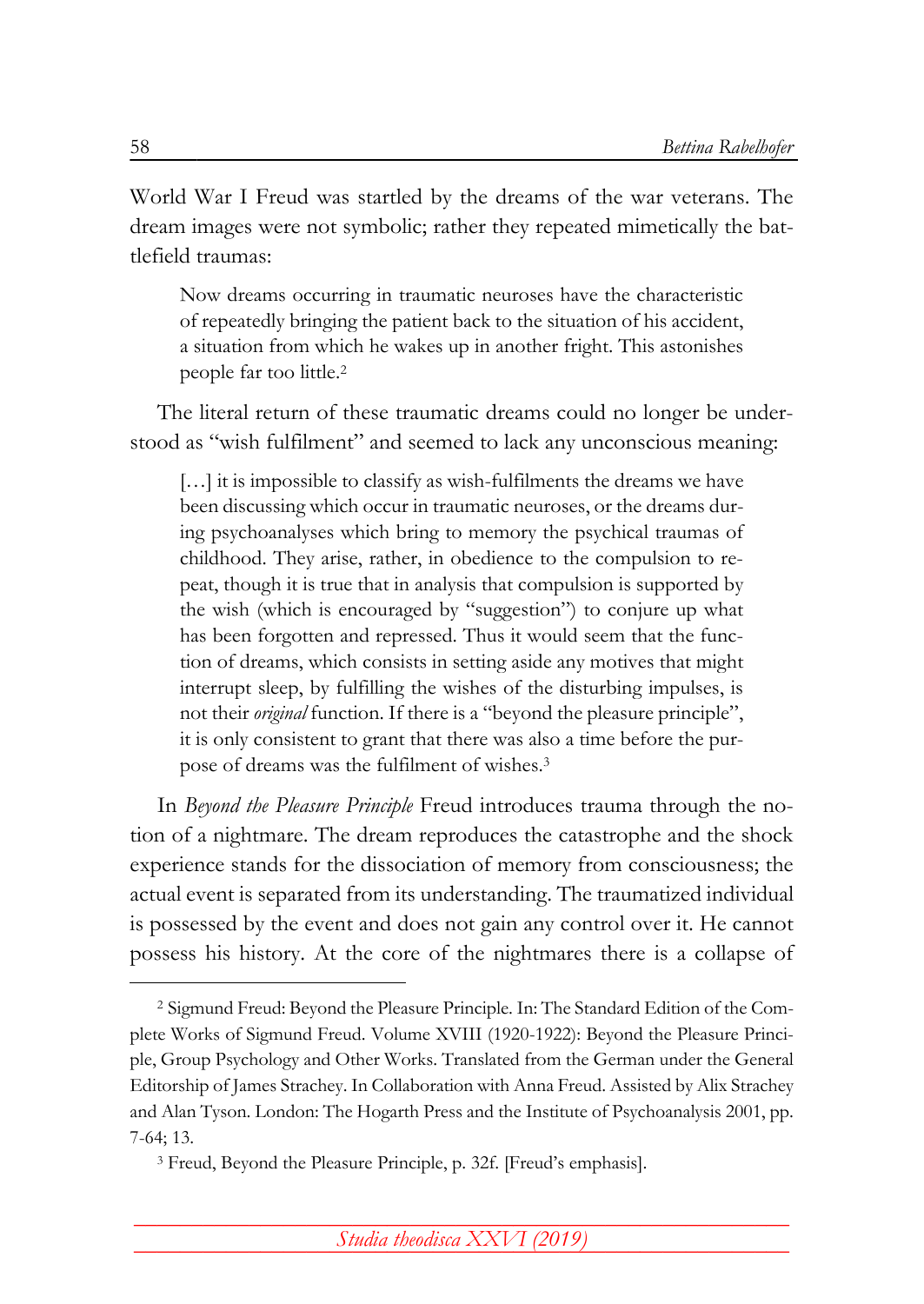meaning and a deep uncertainty as to its very truth. The crisis of truth poses the greatest challenge to trauma theory today.

Besides the non-symbolic character of the dreams and flashbacks, Freud was also struck by the belatedness with which the traumatic event haunted the one who had suffered from it, possibly a long time ago. In *Moses and Monotheism* he refers to this gap of knowing as a period of latency that constitutes a time that lacks the registration of the traumatic event in memory:

It may happen that a man who has experienced some frightful accident – a railway collision, for instance – leaves the scene of the event apparently uninjured. In the course of the next few weeks, however, he develops a number of severe psychical and motor symptoms which can only be traced to his shock, the concussion or whatever else it was. He now has a "traumatic neurosis". […] The time that has passed between the accident and the first appearance is described as the "incubation period", in a clear allusion to the pathology of infectious diseases. […] that might be described as "latency".<sup>4</sup>

It is because of this very belatedness that the trauma tests the limits of understanding. Freud had already identified the principle of belatedness in his case studies with hysterical patients. He argued that the traumatic interaction takes place between two scenes.

The first scene – consisting of the initial traumatic moment – is not fully emotionally experienced and intellectually understood, but can only be lived through at the time of its occurrence. It cannot be grasped because it comes too early in the child's development to be assimilated. The second scene – sometimes a rather trivial trigger – could reactivate the first after a period of latency. With regard to sexual child abuse as depicted in the Katharinacase, Freud posits that the actual abuse in childhood has no meaning to the

<sup>4</sup> Sigmund Freud: Moses and Monotheism: Three Essays. In: The Standard Edition of the Complete Psychological Works of Sigmund Freud. Volume XXIII (1937-1939): Moses and Monotheism. An Outline of Psychoanalysis *and* Other Works. Translated from the German under the General Editorship of James Strachey. In Collaboration with Anna Freud. Assisted by Alix Strachey and Alan Tyson. London: The Hogarth Press and the Institute of Psycho-Analysis 2001, pp. 1-13; 67f.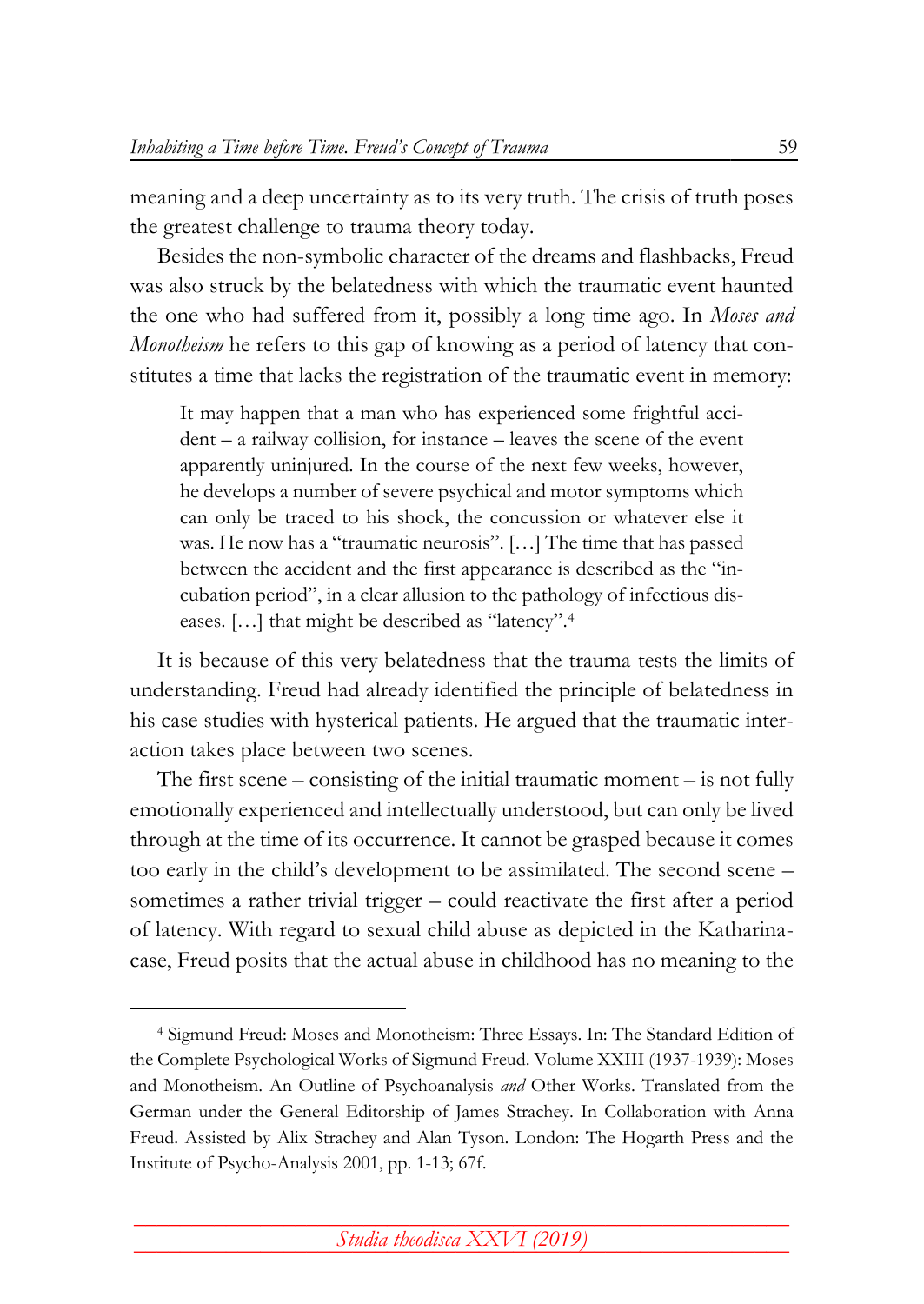child, even though it has sexual content. It is only after puberty that the adolescent – through a second scene that is in some relation to the first one – realizes the sexual meaning of the first experience. And it is only from this "belated" point that traumatization sets in: It is the second scene that makes the first scene "retrospectively" traumatic. This paradoxical temporality – the effect stands in as its cause – is a radically hermeneutic concept. Through the logic of belatedness, deferred action or retro-determination traumatic experience breaks with common patterns of chronology: the past is belatedly created and may even project itself into the future through the compulsion to repeat. Freud, in his paper on *Screen Memories*, had already refused purely chronological models of remembering, and memory's capacity for saving facts "as they were" became subject to the most suspicious examination: «There is in general no guarantee of the data produced by our memory»<sup>5</sup>. – «I can assure you», he says, «that people often construct such things unconsciously – almost like works of fiction»<sup>6</sup>. As to screen memories, an early memory can be used as a screen for a later event or vice versa, according to whether the displacement has occurred in a backward or forward direction:

A screen memory may be described as "retrogressive" or as having "pushed forward" according as the one chronological relation or the other holds between the screen and the thing screened off. […] The whole subject deserves a more thorough examination; but I must content myself with pointing out what complicated processes – processes, incidentally, which are altogether analogous to the formation of hysterical symptoms – are involved in the building up of our store of memories.<sup>7</sup>

<sup>5</sup> Sigmund Freud: Screen Memories. In: The Standard Edition of the Complete Works of Sigmund Freud. Volume III (1893-1899): Early Psychoanalytic Publications. Translated from the German under the General Editorship of James Strachey. In Collaboration with Anna Freud. Assisted by Alix Strachey and Alan Tyson. London: The Hogarth Press and the Institute of Psychoanalysis 2001, pp. 301-322; 315.

<sup>6</sup> Freud, Screen Memories, p. 315.

<sup>7</sup> Freud, Screen Memories, p. 320.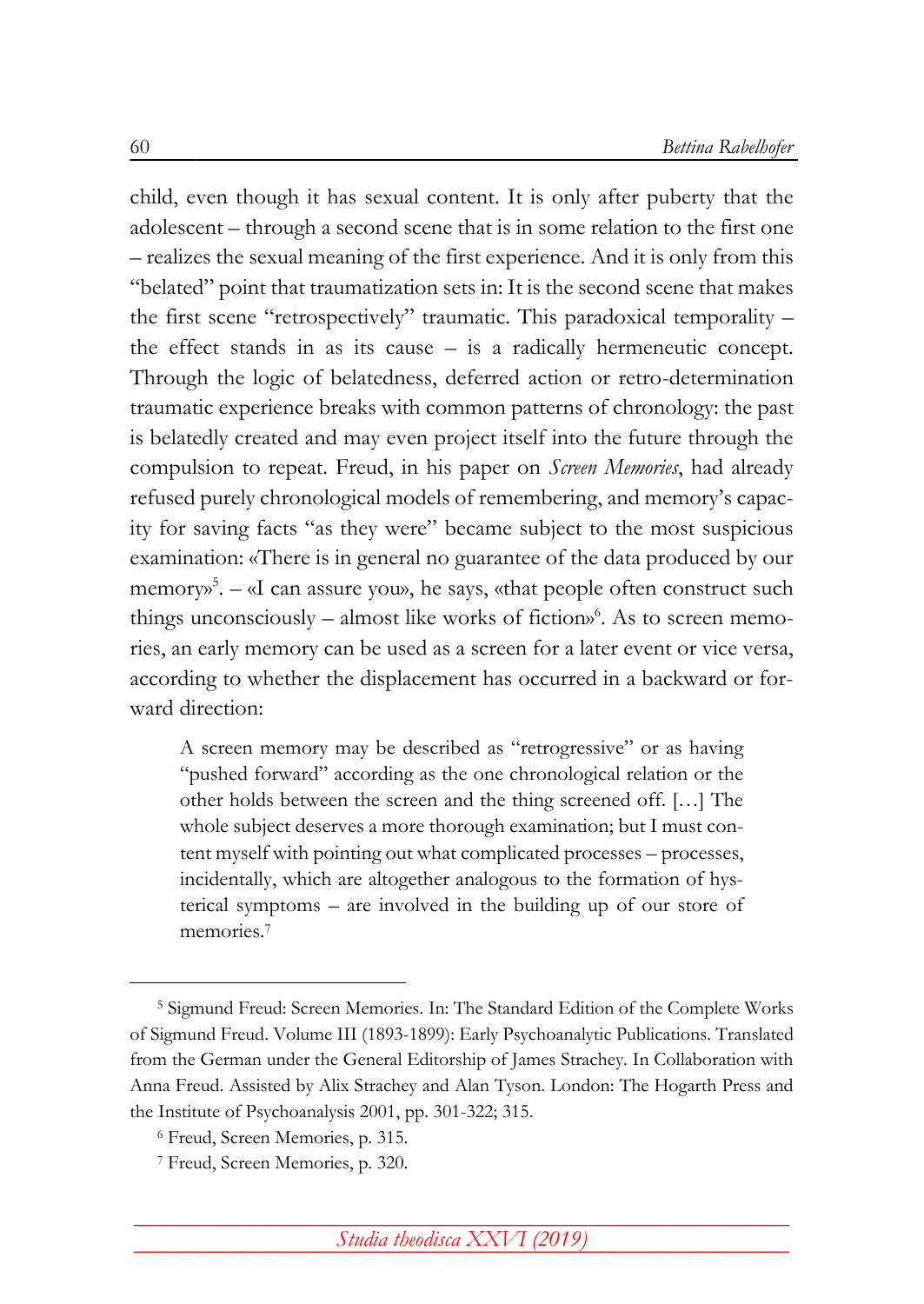Though inhabiting a time before time, we are destined to miss a direct encounter with our own past. The past in general, and in particular if it is traumatic, seems to be beyond the scope of our memory. Psychoanalysis, therefore, would prove itself ineffective if it wanted to restore the subject's integrity by means of excavating a lost and objectifiable past. Only repetition can commemorate the trauma.

Post-structuralist theories of meaning maintain that trauma is beyond the limits of representation. There is no way to bridge what is so radically torn apart. The ruptures and aporias of understanding, representation, communicability and referentiality have come to form the centre of deconstructive approaches towards trauma. In her paper on *Trauma and the Material Signifier* Linda Belau warns against giving way to the temptation to idealize traumatic experience as something radically inaccessible:

[...] if trauma's seeming incomprehensibility has been the paradoxical starting point for one of the most important avenues of its study, it has also invited a dangerous elevation of traumatic experience to the level of an ideal. That is, insofar as it remains beyond our understanding and comprehension, trauma can easily be seen as a sort of exceptional experience. And victims and survivors of trauma, consequently, may be seen as ambassadors of an exceptional realm, bearers of a higher (albeit more terrible) knowledge than is available to the rest of  $us.<sup>8</sup>$ 

Belau argues that traumatic experience is not in fact inaccessible or untouchable to the degree deconstructivist trauma theory claims. Trauma, to her, inhabits a space beyond the symbolic which is, nevertheless, intimately tied to the materiality of the signifier. Through an analysis of the role of the signifier it could be shown that trauma – in exposing the inadequacy of the signifier – «is an effect of the real that can only be registered negatively in the symbolic». «Therefore», she concludes, «while trauma may belong to the register of the real, it functions in the symbolic»<sup>9</sup>. It is the symbolic where traumatic repetition stages itself.

<sup>8</sup> Linda Belau: Trauma and the Material Signifier. 2001,1[, LINK.](http://pmc.iath.virginia.edu/text-only/issue.101/11.2belau.txt)

<sup>9</sup> Belau, Trauma and the Material Signifier, 46.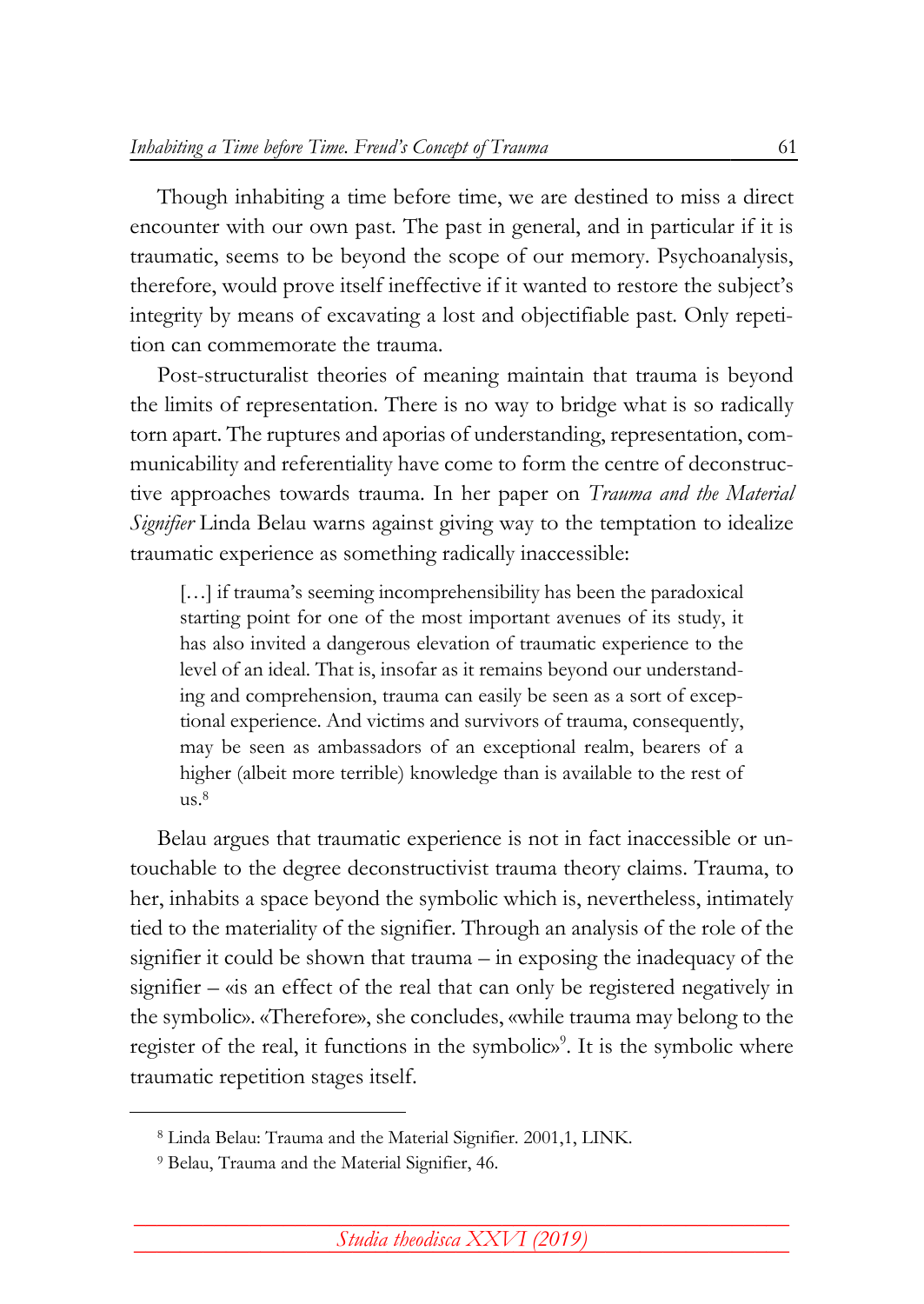Trauma opens up a space beyond the symbolic and interrupts thereby the very process of memory. Psychoanalysis and literature both try to make traumatic experience available for symbolic exchange, not by means of excavating a lost past but by the very act of repeating what otherwise – without the "significant other" – would undergo the crisis of silence.

Metaphor and metonymy are two forms of symbolic representation. According to Arnold Modell, a psychoanalyst and professor of clinical psychiatry, the loss of metaphor as it occurs in post-traumatic states is a «characteristic response to trauma and it threatens the integrity of the selfo<sup>10</sup>. Traumatization compels the subject to repeat an unmodified literality from the past without being able to re-categorize or re-contextualize the returning memories. Modell describes this situation in terms of a "frozen metaphor": «The metaphoric correspondence between past and present is frozen and inflexible. […] Trauma degrades metaphor, and massive trauma degrades metaphor absolutely»<sup>11</sup>. Interrupting the process of symbolization, the traumatic past remains isolated, it cannot become part of the present in such a way that the traumatized individual can reflect on it. Donnel B. Stern, referring to Modell, emphasizes the need for trauma to be linked with current experiences if any sort of "meaning" is to be kept alive:

In trauma, that is, the past exists as a concrete record and cannot be contextualized in the present. Note that this drains meaning from the present, because the present cannot be enriched by association with some portion of the past. But the foreclosing of metaphor also drains meaning from the past – or rather, from the reconstructions of the past that we undertake on the basis of what we learn and experience in the present, a process analogous to what Freud (1895, 1918) called deferred action, or *Nachträglichkeit*. 12

<sup>10</sup> Arnold H. Modell (2003), Imagination and the Meaningful Brain. Cambridge, MA: MIT Press, p. 113.

<sup>11</sup> Modell, Imagination and the Meaningful Brain, p. 113.

<sup>12</sup> Donnel B. Stern (2009): Shall the Twain Meet? Metaphor, Dissociation, and Cooccurrence. In: Psychoanalytic Inquiry: A Topical Journal for Mental Health Professionals, 29:1, pp. 79-90; 82. [Italics from the original].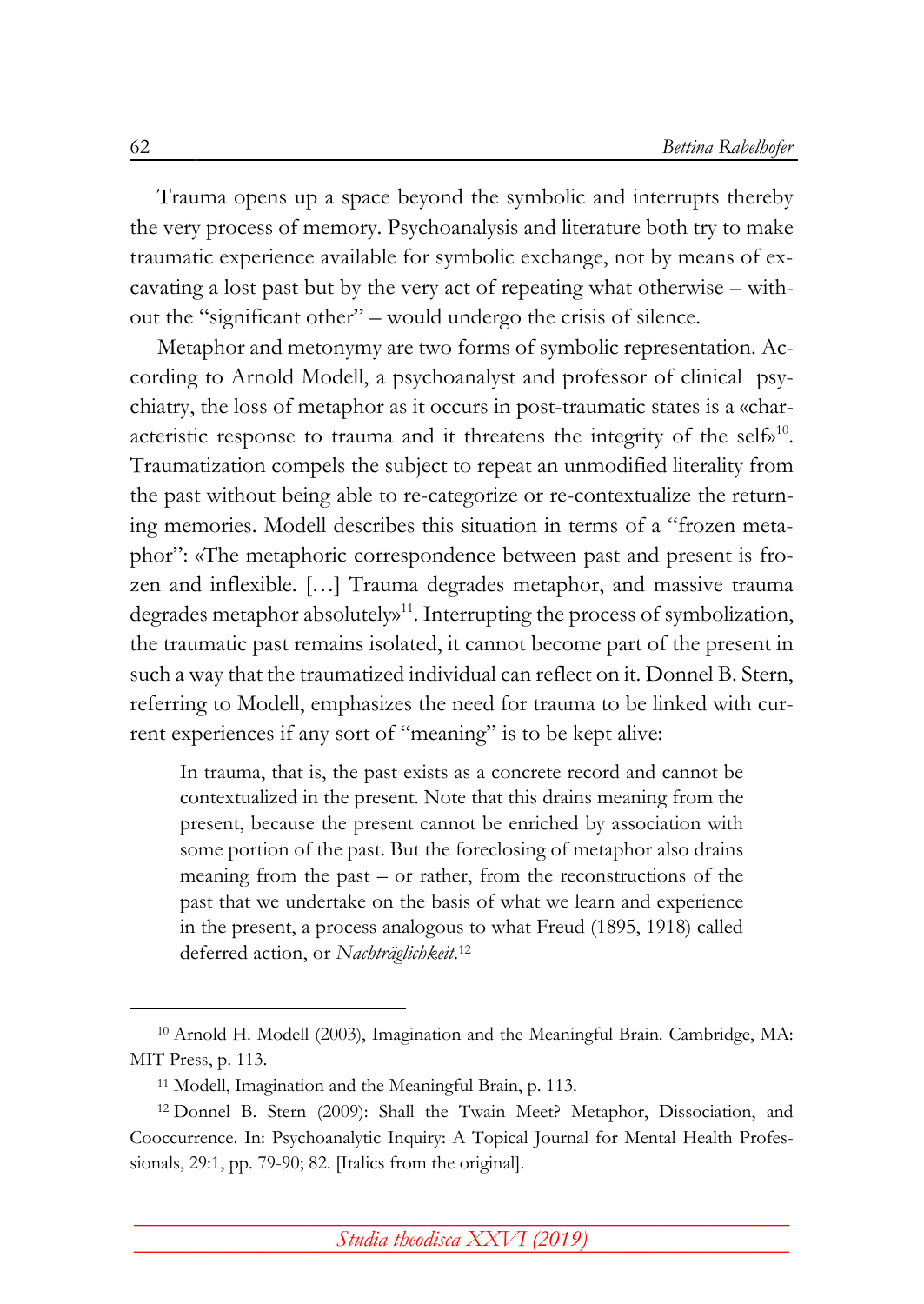By means of our metaphoric imagination, we are able to interpret, displace, and transform our feelings. In metaphor, the meaning of a memory, Stern says, is carried over or "transferred" to a present experience and also becomes part of the "emotional categories". The self also needs to be continually re-contextualized in an affective dimension. When such metaphoric transfer takes place trauma can be reflected on.

There is also an interesting relationship between transference (in the psychoanalytical sense of the term) and metaphor. Psychotic reference lacks symbolism and flattens any metaphors to a plain concretism<sup>13</sup>. Stern gives the following example:

[...] my analyst *is* my father; no other interpretation will do. Clinical relatedness is much more viable, of course, if the transference is (again in the old-school term) *neurotic*: I feel that my analyst is *like* my father, but I continue to recognize that analyst and father are separate. Transference is clinically useful when its meaning is metaphorical; transference is problematic, on the other hand, when it is a literal equivalence.

Transference will not collapse when there is an "as if" which creates the potential for metaphor:

To feel *as if* my father is my analyst, I must feel that the two people are alike in some key respect. In other words, the *as if* kind of transference requires me to have created a *category* in which father and analyst both belong. But the creation of a category is based on more than the identification of similarities between its items; a category is also defined by its items' differences from one another. Without the differences to separate the members of a category, it would not be a category at all, but would instead simply collapse back into equivalences.<sup>14</sup>

Metaphor, for this reason, is not purely a linguistic phenomenon but synonymous with symbolic function. Trauma that has not yet become part

<sup>13</sup> The loss of metaphor threatens memory. See also Ilse Grubrich-Simitis, «From Concretism to Metaphor: Thoughts on Some Theoretical and Technical Aspects of the Psychoanalytic Work with Children of Holocaust Survivors», *Psychoanalytic Study of the Child* 39 (1984), pp. 301-319.

<sup>14</sup> Stern, Shall the Twain Meet?, p. 81. [Italics from the original].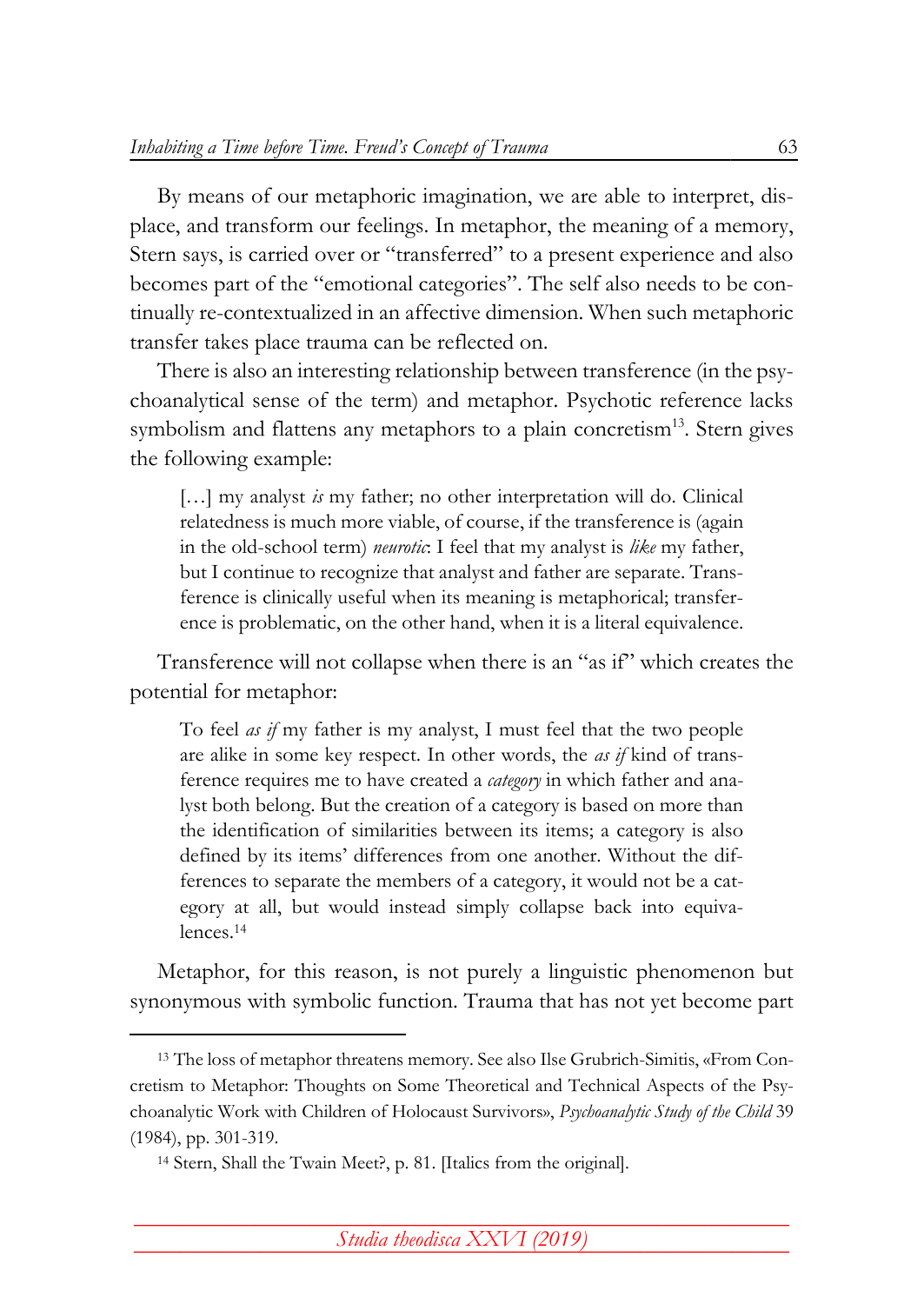of a metaphor does not belong to a category either. Remaining in isolation as a "singularity", as a thing in itself, it cannot be known or emotionally felt. According to Stern, it «seems […] that the process of creating associative links between otherwise separate experiences is crucial to psychic growth»<sup>15</sup> . The literalness of language makes memory impossible. – «Take metaphor out of language and there is no memory, no history, left»<sup>16</sup>. If an experience lacks all reference points it stays empty and can only be represented as a loss, gap or void. Dori Laub uses the term "empty circle" for this «latent, but powerful and ever-present feeling of nothingness»<sup>17</sup> after one of his analytic patients had told him a dream which occurred in the fifth year of her analysis. The short version of it runs as follows:

[T]here was an "empty circle"; she knew that her position could be related to that circle. Exactly where she was, she did not know, but she felt her reference to it. Many things distracted her from looking at it.<sup>18</sup>

Through the absence of categories the dream experience as well as the real trauma experience is surrounded by timelessness and ubiquity. Without time and place the traumatic event is «outside the range of associatively linked experiences, outside the range of comprehension, of recounting and of mastery»<sup>19</sup>. Trauma blocks the conversion into narrative. Whereas narrating our life stories is a social act, related to a particular addressee and adapted to the interests of the present, traumatic memory remains untouched by time and cannot be recounted verbally. It is encapsulated in the body and cut off from consciousness and the understanding "other":

<sup>15</sup> Stern, Shall the Twain Meet?, p. 83.

<sup>16</sup> Jacqueline Rose: «Daddy». In: Sylvia Plath. Edited and with an Introduction by Harold Bloom. Updated edition. (= Bloom's Modern Critical Views). New York: Bloom's Literary Criticism 2007, p. 28.

<sup>17</sup> Dori Laub and Daniel Podell: Art and Trauma. In: International Journal of Psycho-Analysis (1995) 76, p. 991-1005; 992.

<sup>18</sup> Laub/Podell, Art and Trauma, p. 992.

<sup>19</sup> Dori Laub: Bearing Witness or the Vicissitudes of Listening. In: Shoshana Felman and Dori Laub (ed.): Testimony. Crisis of Witnessing in Literature, Psychoanalysis and History. New York and London: Routledge 1992, pp. 57-74; 69.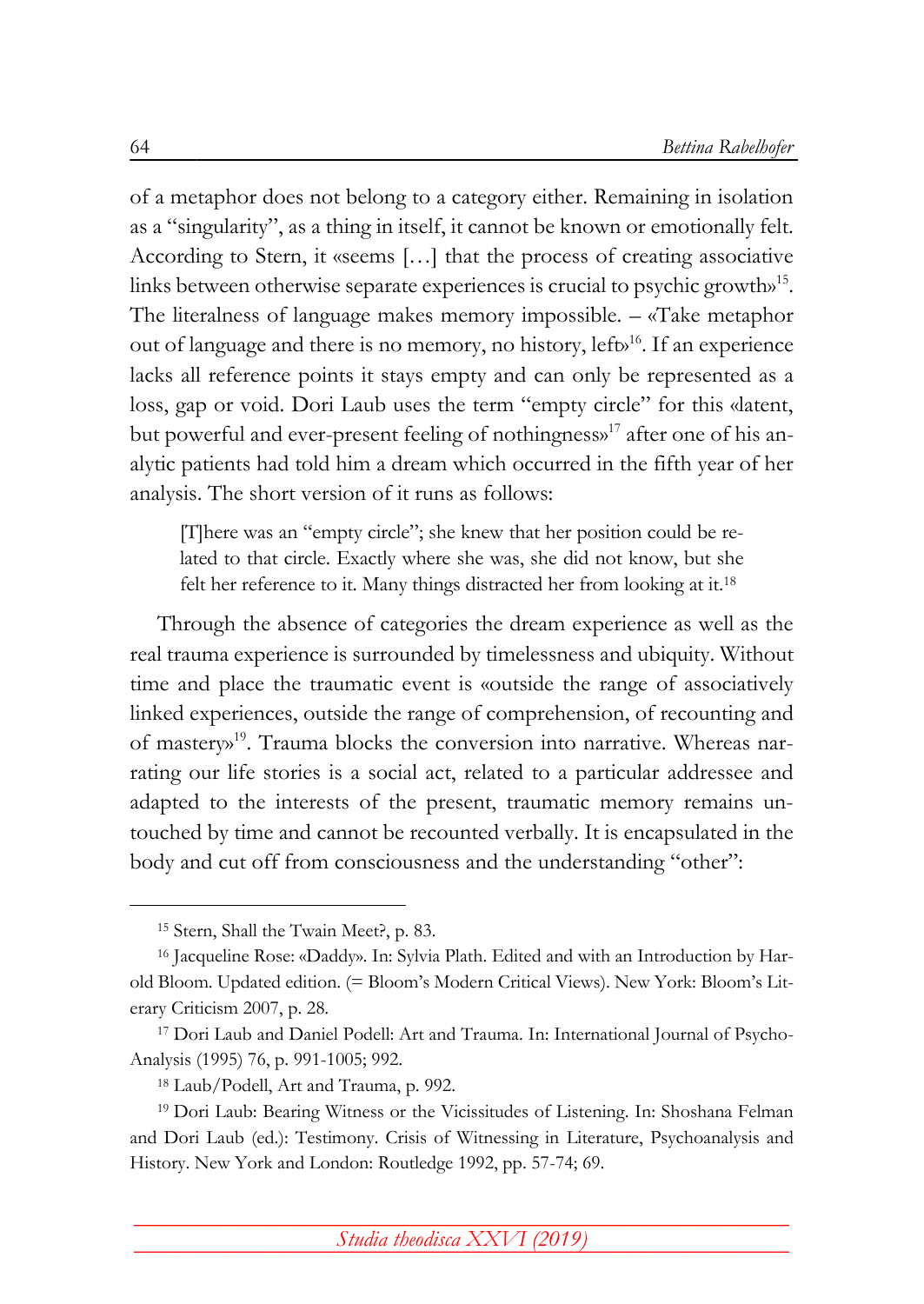The feelings of absence, of rupture, and of the loss of representation that essentially constitute the traumatic experience all emerge from the real failure of the empathic dyad at the time of the traumatisation and the resulting failure to preserve an empathic tie even with oneself.<sup>20</sup>

When faith in human responsiveness has to be entirely given  $up - \alpha$  [t]he executioner does not heed the victim's plea for life and relentlessly proceeds with the executions<sup>21</sup> – also the internal dialogue within the victim is destroyed, as intra-psychically there is no longer «a matrix of two people, a self and a resonating other $x^{22}$ . Therefore the presence of a listener is of essential importance to restore the empathic tie within the survivor herself.

Literature and psychoanalysis can provide a kind of transitional space for a responsive presence to make up for the tremendous loss of empathy during traumatization.

Donald W. Winnicott<sup>23</sup> holds that our fear of death is indissolubly linked to our earliest experiences of loneliness, helplessness and separation. The infant's separation anxieties from her first carer, usually the mother, cause her unbearable pain and suffering that cannot be processed properly by the immaturity of her psyche. Transitional objects like blankets and teddy bears help the child to have a fantasized bond with the mother as she gradually separates. But language too can serve as a defence against anxiety.

Freud gave an impressive example watching his grandson playing a game of departure and return:

The child had a wooden reel with a piece of string tied round it. It never occurred to him to pull it along the floor behind him, for instance, and play at its being a carriage. What he did was to hold the

<sup>20</sup> Laub/Podell, Art and Trauma, p. 992.

<sup>21</sup> Dori Laub: On Holocaust Testimony and Its «Reception» within Its Own Frame, as a Process in Its Own Right. A Response to «Between History and Psychoanalysis» by Thomas Trezise. In: History and Memory, Vol. 21, No. 1 (Spring/Summer 2009), pp. 127- 150; 141.

<sup>22</sup> Laub (2009), p. 141.

<sup>23</sup> D. W. Winnicott (1971): Playing and reality. New York: Routledge.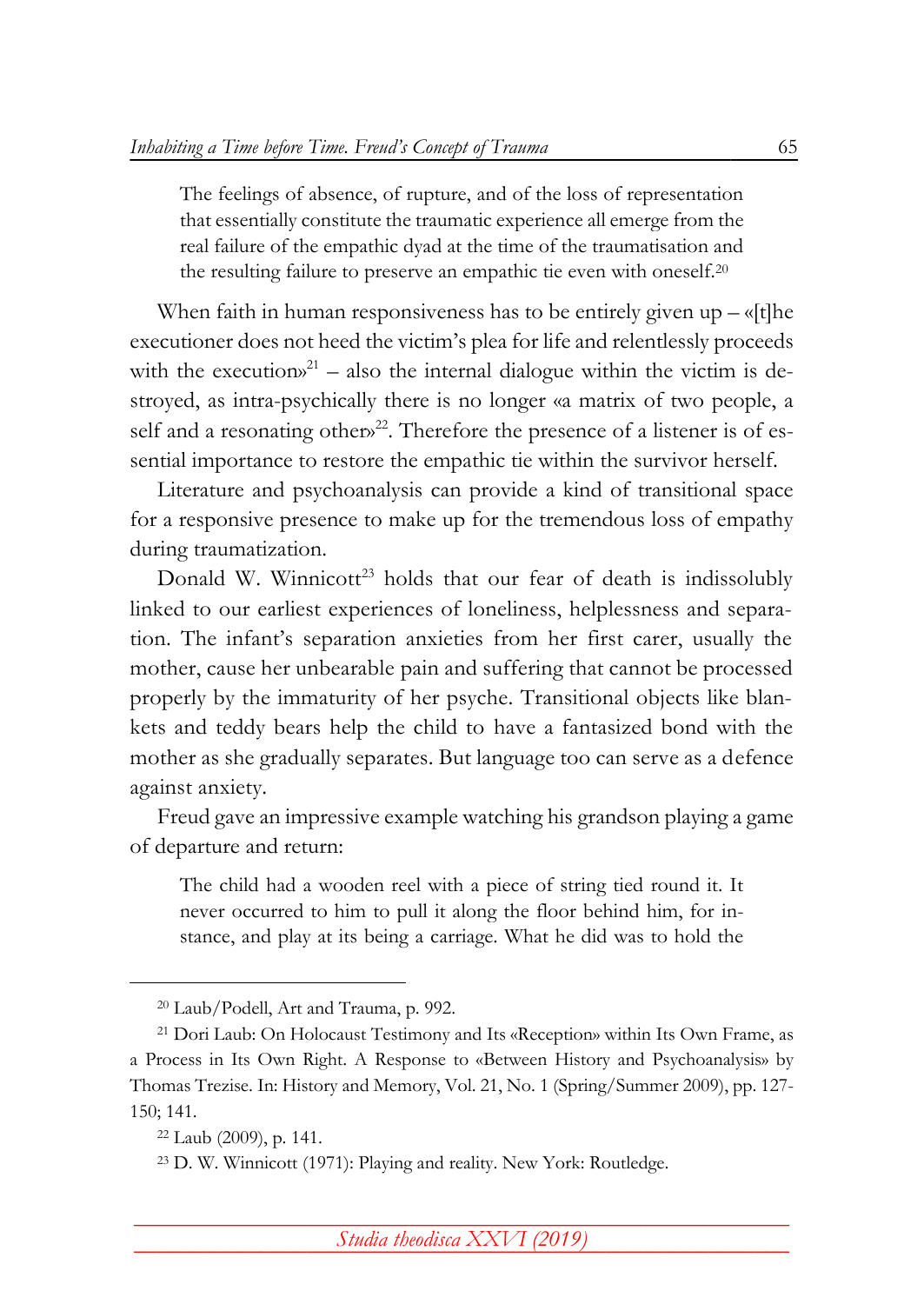reel by the string and very skillfully throw it over the edge of his curtained cot, so that it disappeared into it, at the same time uttering his expressive "o-o-o-o". He then pulled the reel out of the cot again by the string and hailed its reappearance with a joyful "da" ["there"]. This, then, was the complete game – disappearance and return.<sup>24</sup>

In his "fort"-"da" game, the little boy has created a transitional symbolic space between his mother and himself which allows him to maintain the mother-child bond by staging her departure and her coming back as well. By means of the reel the boy could stand separateness while remaining symbolically connected to his mother's embrace.

The same takes place when the analyst attempts to restore or reconstruct a patient's damaged early self through holding and transitional relatedness, emphasizing a renewed process of self-creation. Like the child's play, the psychoanalytical process could thus be the basis for creativity.

By means of words as transitional objects the little boy could bridge the otherwise empty space between himself and his mother, between the self and the world. The significance of the transitional object lies in the child's passing from the pre-symbolic to the symbolic. Thus, the fort-da-game could be conceived as a primal scene of poetry. It connects and separates, at the same time, the child's inner world from the external reality. In Freud's terms, the transition from the pleasure principle to the reality principle takes place. In the intermediate area of the game, both primary and secondary processes coexist simultaneously. The child's text is a symbolic object in the psychoanalytical sense and eases his way into reality and separation while playfully investigating its linguistic and symbolic capacities respectively. As long as you can hide in the intermediate area of play or poetic language (and as may also be the case with the holding containment in the psychoanalytic process) death cannot get you, because it is always 'out there' in the realm where you are not<sup>25</sup>. Death-camp survivors are reported to have concen-

<sup>24</sup> Freud, Beyond the Pleasure Principle, p. 15.

<sup>&</sup>lt;sup>25</sup> See Gabriele Schwab: The Intermediate Area Between Life and Death: On Samuel Beckett's *The Unnamable*. In: Memory and Desire. Aging – Literature – Psychoanalysis. Edited by Kathleen Woodward and Murray M. Schwartz. Bloomington: Indiana UP, pp. 204-217; 208.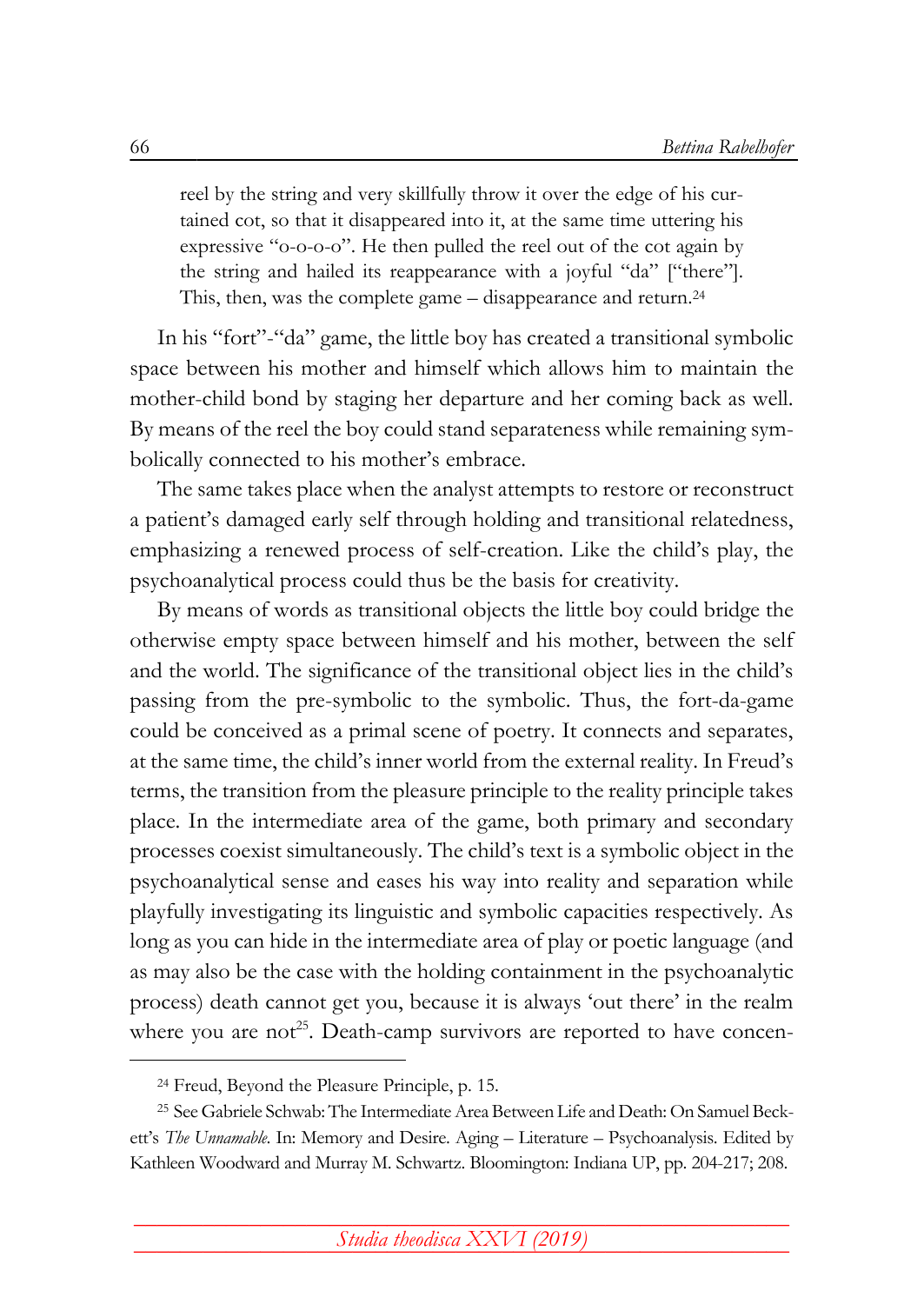trated on exercise books or torn sheets of paper as transitional objects (and therefore stabilizing devices) when gradually meaning was withdrawn from the last remains of life around them. The uttering of words, rhythms or the singing of a melody defers the notion of death. Silence, in this respect, would work as a linguistic substitute for death and emptiness.

When meaning is radically lost and the internal other is utterly absent, art could keep up the illusion of a responsive presence. Art does not "communicate" meanings, but it generates them in receptive minds:

In art and literature a connection can be restored that can oppose and defy the abandonment of listening and communication that characterises trauma. Art has the ability to revive the enshrouded past of a trauma through a dialogue in the present. In creating a holding, witnessing "other" that confirms the reality of the traumatic event, the artist can provide a structure or presence that counteracts the loss of the internal other, and thus can bestow form on chaos.<sup>26</sup>

Bestowing form on chaos means in some way unfolding a story that provides some formal containment for a plot that otherwise would iterate the psychic pain by inexorably and insensibly repeating itself. "Story" as well as Anna O.'s "talking cure" could, therefore, be regarded as a linguistic remedy, whereas plot or "unstory" prolongs the pain without the healing power of a narrative mode. Ruth Leys, in her book about the genealogy of trauma, links "unstory" versus "story" to the terms "mimesis" and "diegesis"<sup>27</sup>. Diegetic modes of representation are a step towards de-traumati-

<sup>26</sup> Laub/Podell, Art and Trauma, p. 993, referring to Gilbert J. Rose: Necessary Illusion: Art as "Witness'. Madison, Conn.: International Universities Press 1996.

<sup>27</sup> Ruth Leys: Trauma. A genealogy. Chicago: University of Chicago Press 2000, p. 31: «The unconscious, for Freud, is the repository of those repressed infantile representations, and it is the latter that, transferred secondarily to the person of the analyst, are held to become accessable to consciousness and recollection in the form of the patient's self-narration, or *diegisis*. For Freud in this mode, the patient's speech during the hypnotic trance does not constitute such a *diegisis* for that speech is a hypnotic-mimetic performance that occurs precisely in the absence of consciousness and self-representation». [Italics from the original].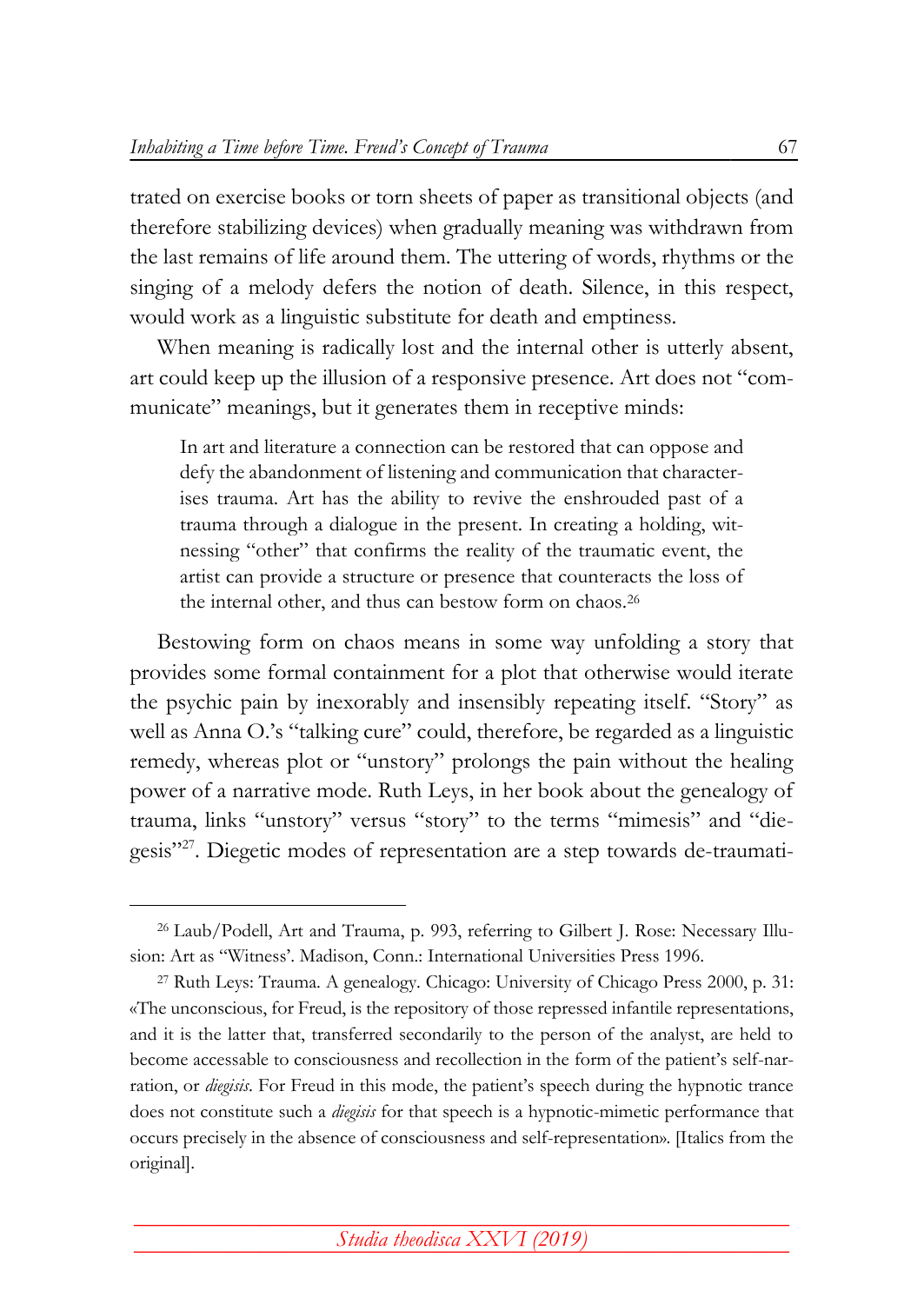zation, as narrating is always a kind of "working through" and therefore can provide a conscious, psychic and intellectual processing of trauma<sup>28</sup>.

Literature may connect "unstory" to "story", and by doing so, it also connects the shattered pieces of a broken temporality, so that the past can be laid to rest. Ghost stories<sup>29</sup> represent a paradigmatic embodiment of the disjunction of temporality, since the spectre – as a variant of the return of the repressed – keeps haunting the present as long as the traumatic event has not been fully assimilated. To be bound to replay the past is to be caught in a traumatic repetition compulsion which suspends the temporal process by the tantalizing instinctual play of the death drive. Remembering and "working through" in opposition to "acting out" tries to escape this curse of reproduction. Repetition is inherently ambivalent. If it is the matrix for altering what is repeated, it could be a potentially progressive act. Thus the little boy's fortda game stages the passage from trauma to recovery. It can be regarded as an attempt to create patterns of constancy. Such constancy allows something to remain stable. Although art and play work against the compulsion to repeat, insofar as they serve as symbolic enactments (they actualize the past in symbolic form), they employ repetition as a means of difference and change, so that it can be replayed to a more successful outcome.

Peter Brooks suggests that «repetition in its literary manifestations may in fact work as a "binding", a binding of textual energies that allows them to be mastered by putting them into serviceable form […] within the energetic economy of the narrative»<sup>30</sup>. «Serviceable form», according to Brooks, means "perceptible" form.These perceptible formalizations – be they repetitions, similarities, or contrasting elements – create «a delay, a postponement in the discharge of energy, a turning back from immediate pleasure, to ensure that the ultimate pleasurable discharge will be more complete»<sup>31</sup>. The

<sup>28</sup> Cf. Christina Wald: Hysteria, Trauma and Melancholia. Performative Maladies in Contemporary Anglophone Drama. New York: Palgrave Macmillan 2007, p. 99.

<sup>29</sup> With regard to transgenerational haunting see Anne Whitehead: Trauma Fiction. Edinburgh: Edinburgh UP 2004, chapter «The past as revenant», pp. 12-29.

<sup>30</sup> Peter Brooks: Reading for the Plot. Design and Intention in Narrative: Oxford: Clarendon Press 1984, p. 101.

<sup>31</sup> Brooks, Reading for the Plot, p. 101f.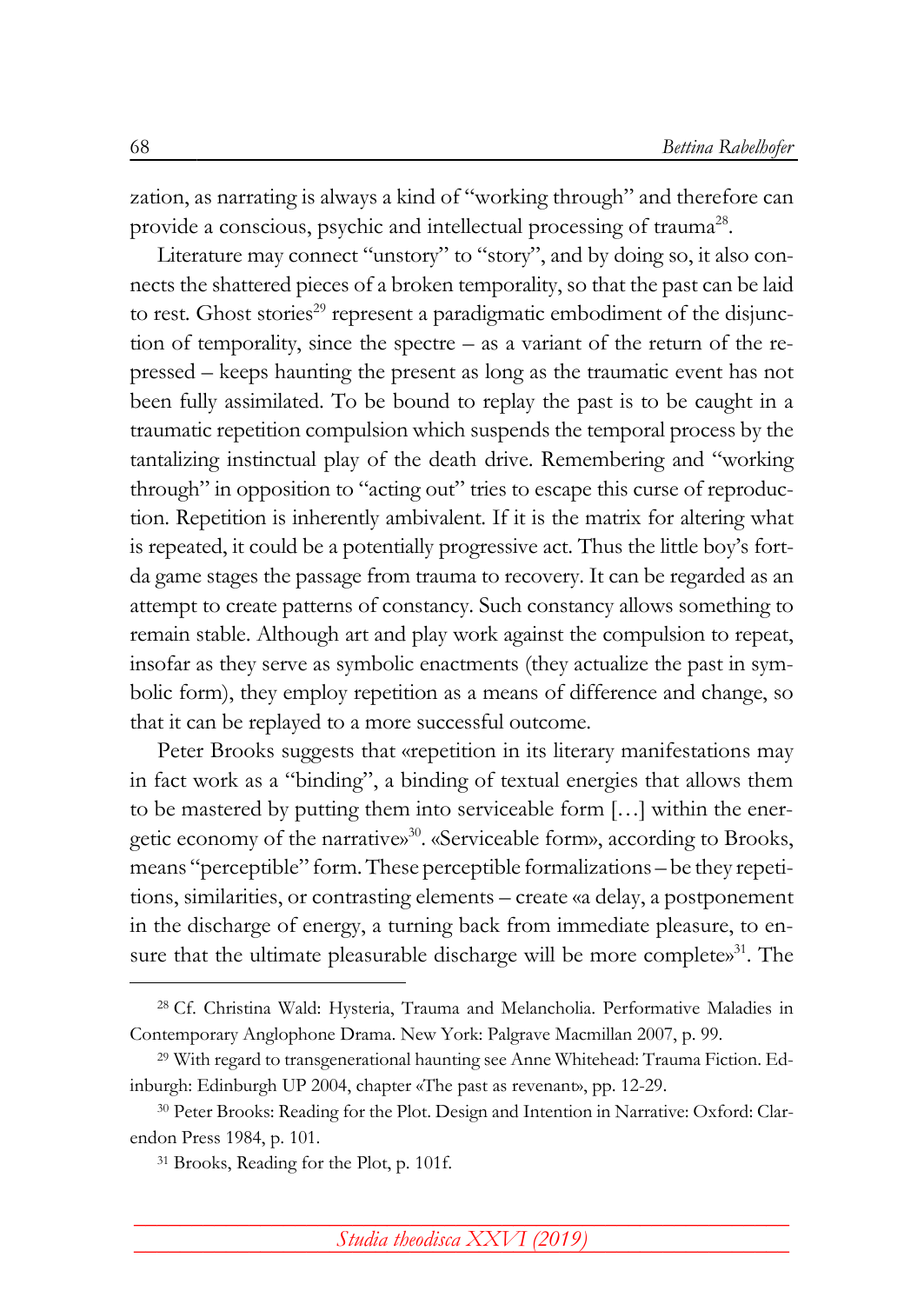boy's "o-o-o-o" while playing his fort-da game of departure and return could be seen as the vocal equivalent of the pain that the delay of the happy ending, his mother's coming back, causes. The first part of the game, the throwing away of the spool into the infant's cot, retards the pleasure principle's search for the gratification of discharge, but, nevertheless is filled with forepleasure, awaiting the second part of the game, the mother's return, and welcoming it with a joyful "da". «The most effective or, at least, the most challenging texts», Brooks says, «may be those that are most delayed, most highly bound, most painful»<sup>32</sup>.

The boy's desire has taken shape in the symbolic enactment of his wishful play; in the same symbolic way literary texts become the fictional playground for the traces of our (past) desire. The same is true of transference in the psychoanalytic process.

In Brooks' words, the transference, like the literary text,

becomes the peculiar space of a deadly serious play, in which effect, repeated from the past, is acted out as if it were present, yet eventually in the knowledge that the persons and relations involved are surrogates and mummers. The transference actualizes the past in symbolic form, so that it can be replayed to a more successful outcome.<sup>33</sup>

All literature, as circumlocutory it might be, is heading towards this outcome.

## *References*

Belau, Linda: Trauma and the Material Signifier. 2001,1, [LINK.](http://pmc.iath.virginia.edu/text-only/issue.101/11.2belau.txt)

Brooks, Peter: Reading for the Plot. Design and Intention in Narrative: Oxford: Clarendon Press 1984.

Freud, Sigmund: Beyond the Pleasure Principle. In: The Standard Edition of the Complete Works of Sigmund Freud. Volume XVIII (1920-1922): Beyond the Pleasure Principle, Group Psychology and Other Works. Translated from the German under the General Editorship of James Strachey. In Collaboration with Anna Freud. Assisted by Alix Strachey and Alan Tyson.

<sup>32</sup> Brooks, Reading for the Plot, p. 102.

<sup>33</sup> Brooks, Reading for the Plot, p. 234f.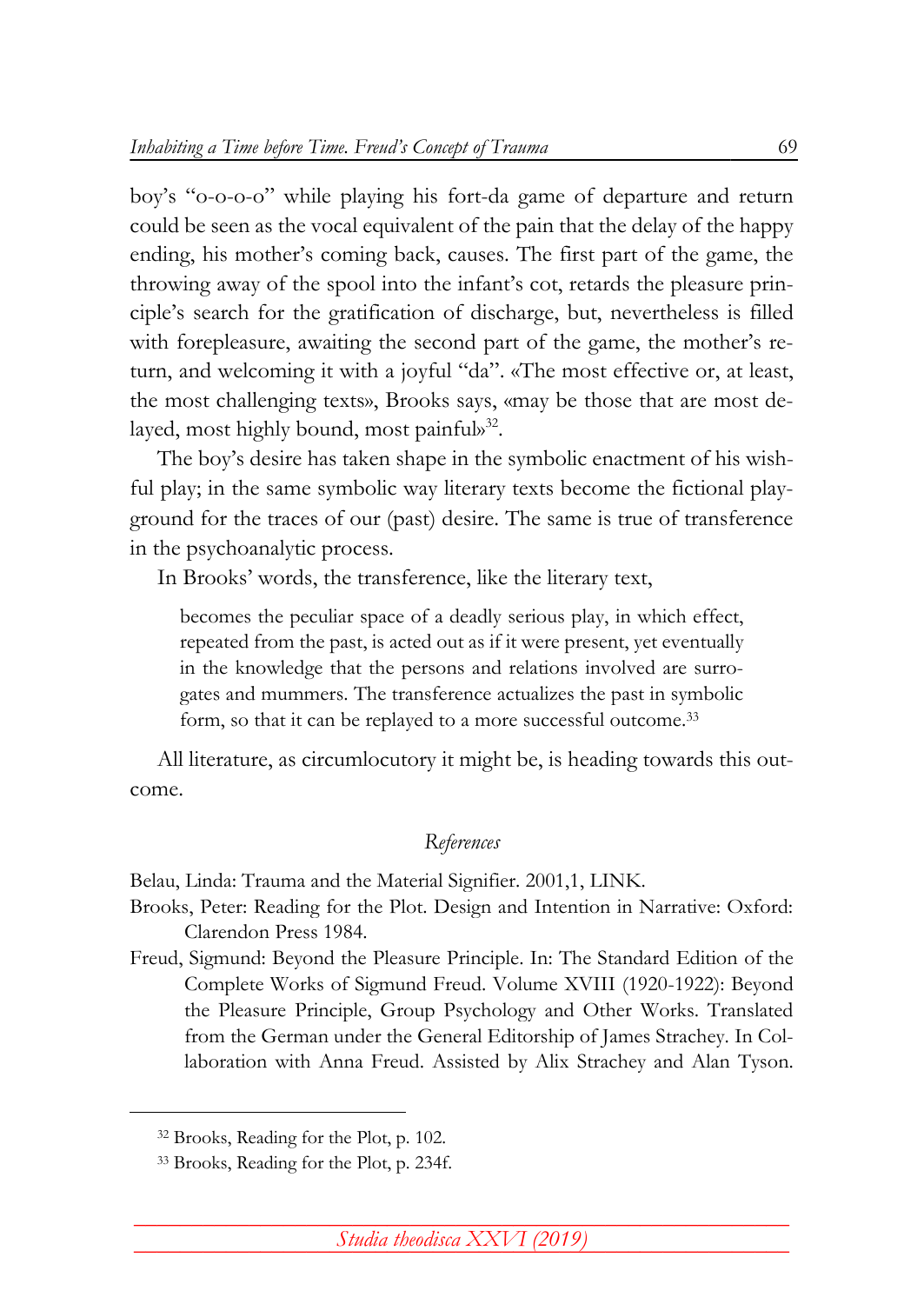London: The Hogarth Press and the Institute of Psychoanalysis 2001, pp. 7-64.

- Freud, Sigmund: Screen Memories. In: The Standard Edition of the Complete Works of Sigmund Freud. Volume III (1893-1899): Early Psychoanalytic Publications. Translated from the German under the General Editorship of James Strachey. In Collaboration with Anna Freud. Assisted by Alix Strachey and Alan Tyson. London: The Hogarth Press and the Institute of Psychoanalysis 2001, pp. 301-322.
- Freud, Sigmund: Moses and Monotheism: Three Essays. In: The Standard Edition of the Complete Psychological Works of Sigmund Freud. Volume XXIII (1937-1939): Moses and Monotheism. An Outline of Psychoanalysis *and* Other Works. Translated from the German under the General Editorship of James Strachey. In Collaboration with Anna Freud. Assisted by Alix Strachey and Alan Tyson. London: The Hogarth Press and the Institute of Psycho-Analysis 2001, pp. 1-13.
- Grubrich-Simitis, Ilse: «From Concretism to Metaphor: Thoughts on Some Theoretical and Technical Aspects o the Psychoanalytic Work with Children of Holocaust Survivors», *Psychoanalytic Study of the Child* 39 (1984), pp. 301-319.
- Laub, Dori and Daniel Podell: Art and Trauma. In: International Journal of Psycho-Analysis (1995) 76, p. 991-1005.
- Laub, Dori: Bearing Witness or the Vicissitudes of Listening. In: Shoshana Felman and Dori Laub (ed.): Testimony. Crisis of Witnessing in Literature, Psychoanalysis and History. New York and London: Routledge 1992, pp. 57-74.
- Laub, Dori: On Holocaust Testimony and Its «Reception» within Its Own Frame, as a Process in Its Own Right. A Response to «Between History and Psychoanalysis» by Thomas Trezise. In: History and Memory, Vol. 21, No. 1 (Spring/Summer 2009), pp. 127-150.
- Leys, Ruth: Trauma. A genealogy. Chicago: University of Chicago Press 2000.
- Modell, Arnold H. (2003): Imagination and the Meaningful Brain. Cambridge, MA: MIT Press.
- Newmark. Kevin: Traumatic Poetry: Charles Baudelaire and the shock of laughter. In: Cathy Caruth (ed.): Trauma. Explorations in Memory. Baltimore and London: John Hopkins UP 1995, pp. 236-255.
- Rose, Gilbert J: Necessary Illusion: Art as "Witness". Madison, Conn.: International Universities Press 1996.
- Rose, Jacqueline: «Daddy». In: Sylvia Plath. Edited and with an Introduction by Harold Bloom. Updated edition. (= Bloom's Modern Critical Views). New York: Bloom's Literary Criticism 2007, p. 28.